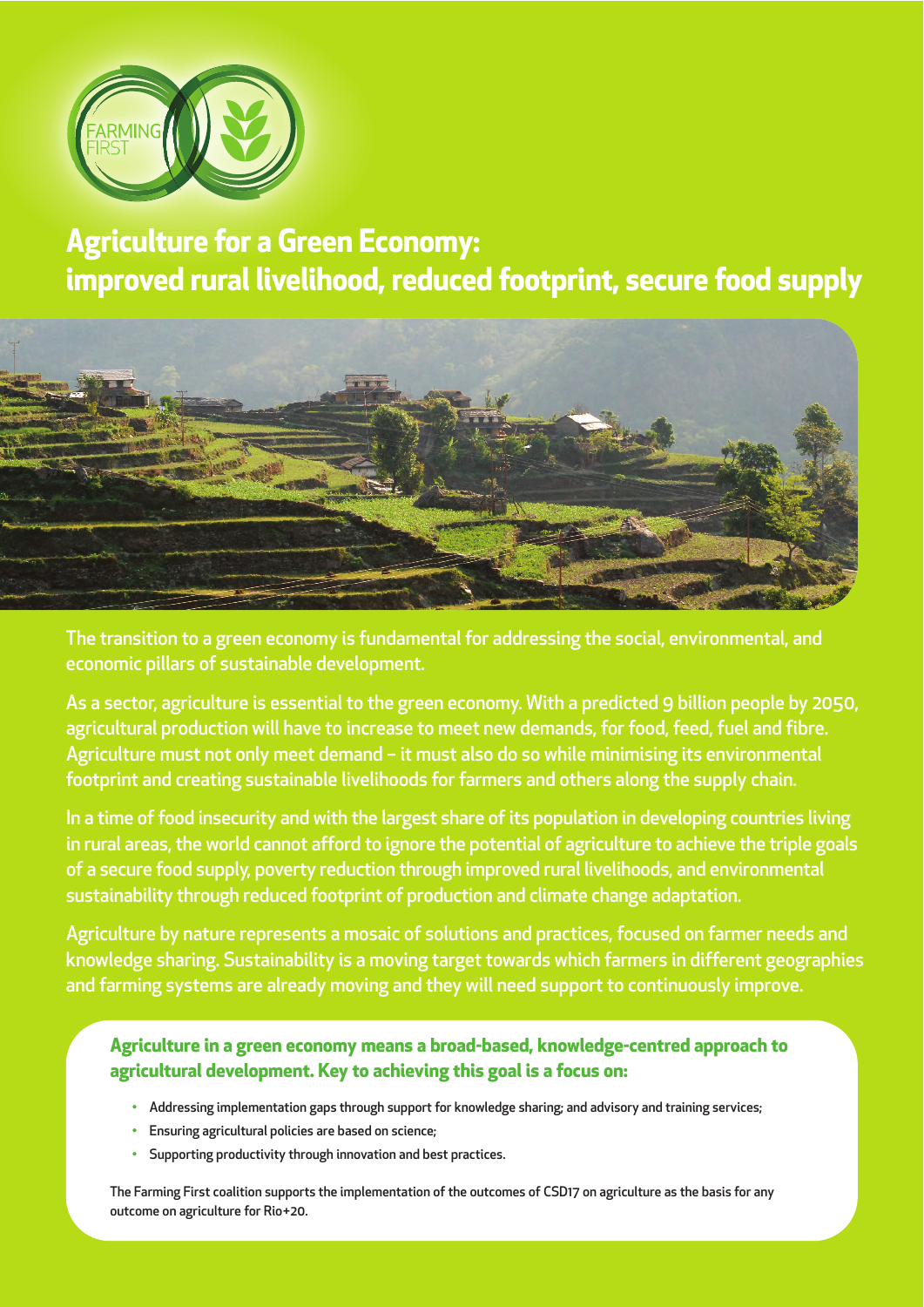# **1. Reducing Poverty**

Agriculture can be a potent driver for poverty reduction. The World Bank estimates that GDP growth from agriculture generates at least twice as much poverty reduction than any other sector. Currently 65 percent of people in developing countries are involved in agriculture. 1.3 billion of them are small farmers, with limited access to inputs, infrastructure and markets<sup>1</sup>. In countries where agriculture represents one of the primary livelihoods, concerted efforts to improve productivity through sustainable practices could change the lives of millions.

A dynamic and productive agriculture sector is also essential for the urban sector. In 2010, for the first time ever, more people lived in urban areas than in rural areas globally. Urban populations are dependent on the agricultural sector for most of their consumption, so improving local production and trade is crucial; but it also means a world of opportunities for farmers who can reach the urban market.

Making agriculture a dynamic sector will require the adoption of supportive frameworks and investment in infrastructure and markets. Farmers need to be able to access markets at the local, regional and global level in order to sustain a livelihood from their activities. In some areas, this means improving access to transport, storage and market facilities.

In Tanzania, US\$2.4 billion of investment is being directed towards tripling the area's agricultural output and maximising the trade potential of the Dar es Salaam port for Tanzania's neighbouring landlocked countries. Through the Southern **Agricultural Growth Corridor of Tanzania project (SAGCOT), both public and private sector organisations are supporting** 20,000 smallholders to become commercial farmers to bring in annual revenues of an estimated US\$1.4 billion into the **country.**

Access to weather and price information and improved seeds also helps farmers grow better crops and sell at better prices.

For instance, in India, a late December harvest of mustard seeds was causing up to 30 percent of crop to be lost to frost, so breeders worked on a seed with a shorter duration period. This enabled farmers to harvest in early December, avoiding the issue of frost. Farmers also benefited from better prices as they were able to bring their seeds to the market before the **usual excess occurred in January.**

## **2. Enhancing sustainable productivity**

Improving the footprint of agriculture while increasing production needs a concerted effort in two areas: first closing the uptake gap of existing best practices and technologies by focusing on knowledge sharing and creating supportive extension services networks; and second investing in innovation and research to provide the solutions for tomorrow and ensure agricultural policies are science-based.

Enhancing sustainable productivity must be the centre of efforts to make agriculture both environmentally sound and economically dynamic – we need to achieve more crops per drop of water, per acre of land, per measure of inputs. This is essential to ensure the surface of land under cultivation does not expand, in order to preserve biodiversity and natural carbon sinks. Producers need to be integrated in value chains and new activities need to be developed in processing and other sectors to improve rural incomes and ensure that growth in productivity translates into better livelihoods.

The 2009 Keystone 'Field to Market' research found that gains in yield per acre in the past 20 years in the USA had also been accompanied by significant improvements in the overall efficiency of resource use. The project looked at key crops such as soybean and maize and found reduced use of irrigated water, reduced soil loss, habitat loss, energy use, and lower carbon emissions. The Field to Market study clearly showed that progress has been made by farmers in the path to **increased sustainability while enhancing their productivity.**

Additionally, efforts should be increased to promote sustainable agri-food systems throughout the lifecycle. In 2010, FAO estimated that poorly developed systems for handling, storage, packaging, transportation, and marketing of agricultural products in developing countries results in post-harvest losses ranging from 15% to a staggering 50%. Investment in food infrastructure and handling could reduce losses and improve food safety. Developed countries also face losses due to food waste from harvest, through delivery to food services, and in households. Waste is worst in fresh produce which delivers vital nutrients to humans around the globe.

## **3. Innovation, Research and Extension services**

Agriculture is a knowledge-intensive sector. Farmers need to have access to training, extension services, and sharing of traditional knowledge that can encourage the production of abundant and nutritious crops and mixed diets. Knowledge helps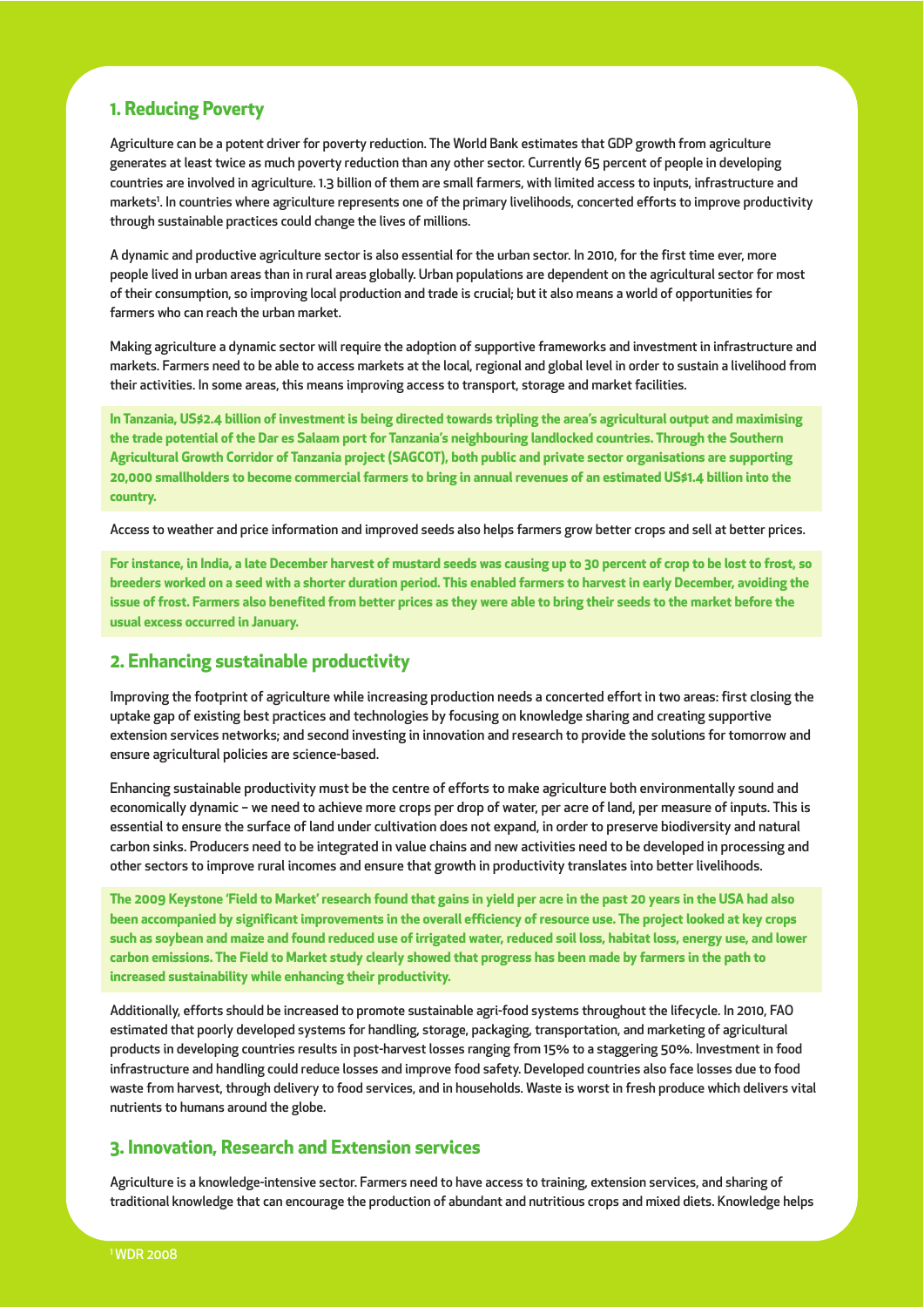farmers adopt practices that maximise the efficiency of the inputs they use and help protect the natural resources they depend on. Training programmes should specifically involve women farmers in developing countries as essential 'gatekeepers' for household nutrition and welfare.

Providing this education to rural communities in a systematic, participatory manner is essential to improving their production, income and quality of life. Extension services disseminate practical information related to agriculture, including correct use of improved seeds, fertilisers, tools, tillage practices, water management, livestock management and welfare, marketing techniques, and basic business skills to address poverty. Extension is also an essential pillar for rural community progress including support for the organisational capacity of farmers' groups and the formation of co-operatives.

Modern extension services must increase their capacity for two-way information sharing – between experts in research and farmers themselves who have essential information on farming. Research and extension should be functionally linked and there should be pluralism in the approaches to implementing this form of education. Mobilisation of the scientific, donor, business, NGO, and farmer communities are needed to improve knowledge sharing, as well as local, reliable SME's such as agro-dealers to be able to adopt new practices and technologies.

**The Empowering Smallholder Farmers in Markets (ESFIM) programme promotes this collaborative approach to research.** Working in eleven developing countries, the initiative both partners farmers' organisations with local researchers to voice **their requirements more effectively, and provides farmers' organisations with information and knowledge that will strengthen their ability to collect, organise and exchange experiences and knowledge.**

Farmers must constantly adapt, and the challenge of climate change is making that need ever more acute. Investing in research and development, in both public and private sector, is essential to ensure farmers have the tools they need in the future and that the gains obtained in productivity and footprint are not undermined.

Targeted investment in research, combined with supportive frameworks for the roll out, diffusion and uptake of the products of research are essential to support continuous improvements in agricultural sustainability. In particular, research on the needs, aspirations and knowledge of smallholders in the developing world can help ensure agricultural solutions are appropriate for local conditions. Interdisciplinary research into agricultural production, supply chains and consumption needs to be supported to ensure a holistic approach to agricultural development.

The Farming First coalition supports prioritising the following areas of research:

- Conduct agronomic research related to water availability, soil fertility and post-harvest losses, as well as climate change challenges
- Conduct research into crop varieties needed by the poorest and most vulnerable regions
- Promote farmer-centred research in accordance with their needs
- Explore alternative and efficient uses for agriculture products and by-products along the value chain
- Support research on the nutritional quality of foods.

#### **Recommendations to Policymakers**

As global leaders prepare to meet at the Rio+20 (UNCSD) summit in 2012, they should not neglect the central role of agriculture in delivering a green economy and to the role of farmers as drivers of these changes.

Comprehensive solutions are needed for sustainable agriculture, and the Farming First Principles offer a comprehensive view of how this may be achieved. In the context of discussions on the Green Economy, Farming First supporters offer the following recommendations for incorporating agriculture into their agenda focusing on the "green economy in the context of sustainable development and poverty eradication".

- **1.** Poverty reduction: Make agriculture a driver for poverty reduction by ensuring policies link producers to markets and enable value to be created throughout the supply chain to help create income opportunities and diversify rural activities.
- **2.** Focus on enhancing sustainable production and productivity: the world will need to produce more with less to meet demand and reduce its environmental footprint. Increasing production and productivity should be a priority to protect habitat.
- **3.** Invest in training, knowledge sharing, extension services, as well research and development to close the uptake gap for existing tools and ensure new solutions are available for tomorrow.